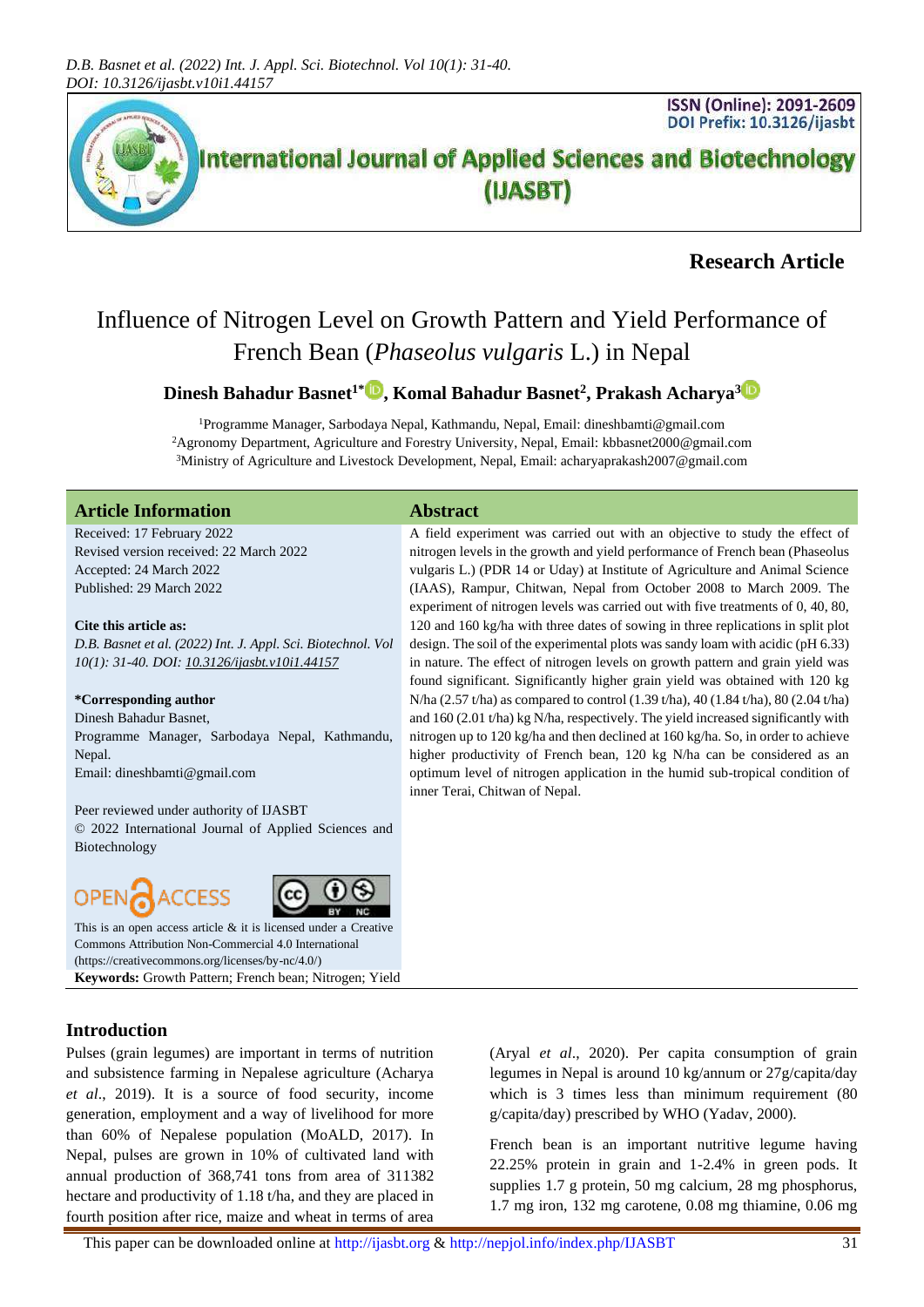riboflavin, 24 mg vitamin C per 100 g. of edible pods. French bean is used in soups, chili dishes, baked, refried bean paste and fresh salads (Hardman *et al*., 1990). It is widely cultivated in the temperate, sub-tropical and tropical regions with the optimum mean temperature for French bean is 20-25ºC for its growth and better productivity (Dhakal *et al*., 2020).

Since French bean is a newly introduced crop, production technology for its cultivation is not well developed in Nepal. It does not nodulate with native rhizobia i.e. nitrogen-fixing bacteria (*Rhizobium phaseoli*) like other leguminous crops, so it requires nitrogen fertilizer as non-leguminous crops. However, farmers treat this crop as other nodulated legume crops for the case of fertilizer management. Nitrogen (N) is the mineral nutrient that crops require in the greatest amount. It has more influence on crop growth, production, and quality than any other nutrient (Ganeshamurthy *et al*., 2017). Pivotal N is required in larger quantity of about 1000 ug/kg dry matter, so, it is compulsory supplied to plants (Leghari *et al*., 2016).

In spite of it, Nepalese farmers grow French bean with a great variation in the dose of nitrogenous fertilizers. Due to these reasons, the average yield (1.9 t/ha) of French bean obtained in the farmers field of Chitwan (DADO, 2007) is low as compared to its potential (3.0 t/ha) yield (Yadav, 2000). Research information regarding the appropriate quantity of nitrogen application for the cultivation of French bean (*Phaseolus vulgaris* L.) is not sufficient. Keeping these facts in view, the present research as an attempt to develop the appropriate cultivation practices for higher production to fulfill the increasing demand of vegetable protein for growing population has been undertaken.

# **Materials and Methods**

The experiment was conducted at the horticultural farm of Institute of Agriculture and Animal Science, Rampur, Chitwan during the period from October 2008 to March 2009 (27° 37′ N and 84° 25′ E, 256 m above mean sea level) to determine optimum nitrogen dose for french bean. The experimental site was under sub-tropical climate. The soil was sandy loam in texture with acidic in nature (pH 6.33). low in organic matter (2.03 %), total nitrogen (0.1%) and available potassium (108.33 kg/ha), but medium in available phosphorus (51.33 kg/ha). The experiment was carried out with the five levels of nitrogen (0, 40, 80, 120 and 160 kg/ha) with three dates of sowing (October  $21<sup>st</sup>$ , November  $5<sup>th</sup>$ , and November  $20<sup>th</sup>$ ) in three replications in split-plot design. The crop was grown applying 10 tons of FYM, 60 kg  $P_2O_5$  and 40 kg K<sub>2</sub>O/ha in all treatments. Half of the recommended dose of N and full dose of P and K were applied as basal dose, whereas remaining N was topdressed in two equal splits at flower bud initiation and pod filling stages. Monthly average data related to different weather parameters i.e. maximum and minimum temperatures, total rainfall, sunshine (hrs.) and relative

humidity were recorded at National Maize Research Program (NRMP), Rampur, Chitwan. The total rainfall of 87.43 mm was received during the entire period of experimentation. The mean maximum and minimum temperatures were  $27.87^{\circ}$ C and  $14.02^{\circ}$ C, respectively during the growing season of French bean with the extreme temperature record up to  $4.5^{\circ}$ C at minimum and  $33.7^{\circ}$ C at maximum (from October 2008 to March 2009). The sunshine hour and RH were recorded from 5.25 hours to 8.03 hours and 70% to 100% respectively during the growing season. French bean var. PDR 14 (Uday) was sown maintaining 45 cm distance between rows and 15 cm between plants. The crop was irrigated two times (at flower bud initiation and pod filling stages) during the crop growing period. Hoeing and earthing up was done at 28 days after sowing. Similarly, weeding was done manually at 28 and 56 days after sowing. Plant protection measures were carried out as per need. The crop was harvested manually in different times as per its maturity from February till March 2009. The data of different parameters was analyzed by using M-STAT, analysis of variance and compared by Least Significant Difference (LSD) test.

# *Physico-Chemical Characterization of Experimental Soil* Soil samples were taken randomly form three different spots of each replication at a depth of 0-20 cm using tube auger to record the initial soil physico-chemical properties of the experimental site. The soil samples were air dried, grounded and sieved through 2 mm sieve and subjected to test their properties. The physico-chemical properties of the experimental soils are presented in Table 1.

Total nitrogen was determined by Macro-Kjeldhal Method (Jackson, 1967), available phosphorus by Olsen's method (Olsen *et al*., 1954) and available potassium by Flame Photometer method. Organic matter was determined by Walkley and Black method (Jackson, 1973), pH (1:1 soil: water suspensions) by Beckman Glass electrode pH meter (Wright, 1939; Pradhan, 2005) and soil texture by hydrometer method.

From soil analysis, sand was found dominant (81.21%) in physical properties of soil than silt and clay possessing the sandy loam texture (Table 1) (FAO, 1984). In chemical properties of soil; pH (6.33), organic matter (2.03%), total nitrogen (0.10%), available phosphorous (51.33 kg/ha) and potassium (108.33 kg/ha) were observed. The chemical properties of soil of the experimental field revealed that soil pH (6.33) was low which denotes the slightly acidic condition of the soil. French bean may be grown on soil with a pH ranging from 6–8.5 (Singh, 2005). The available potassium (108.33 kg/ha) in the soil was low but the available phosphorous (51.33 kg/ha) was medium. Finally, the total nitrogen content (0.10%) was low according to the rating scale described by Jaishy (2000). Moreover, the organic matter content (2.03%) in the soil was low (Jaishy, 2000).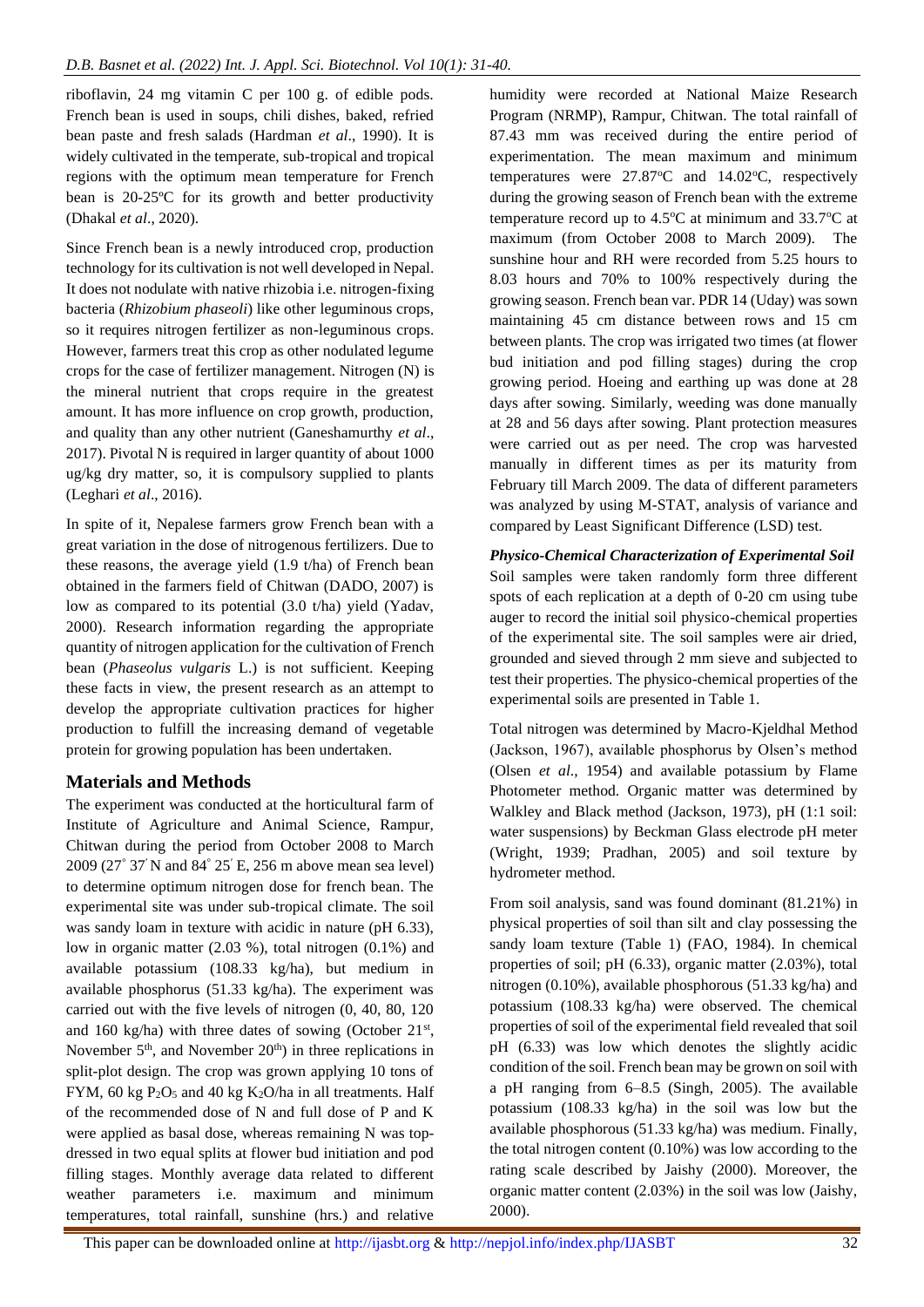| Content | <b>Class</b> | <b>Methods of determination</b>     |  |
|---------|--------------|-------------------------------------|--|
|         |              |                                     |  |
| 81.21   |              | Hydrometer method                   |  |
| 13.21   |              |                                     |  |
| 5.33    |              |                                     |  |
|         |              |                                     |  |
| 6.33    | Acidic       | 1:1 Soil: water Ratio               |  |
| 2.03    | Low          | Walkley and Black method            |  |
| 0.10    | Low          | Macro-Kjeldhal Method               |  |
| 51.33   | Medium       | Modified Olsen's Bicarbonate method |  |
| 108.33  | Low          | Flame Photometer method             |  |
|         | Sandy loam   | The textural triangle               |  |
|         |              |                                     |  |

## **Results and Discussion**

Each type of plant is unique and has an optimum nutrient range as well as a minimum requirement level. Below this minimum level, plants start to show nutrient deficiency symptoms while excessive nutrient uptake can also cause poor growth because of toxicity (Silva & Uchida, 2000). Higher availability of nutrient does not mean of its increased utilization. Optimum availability of N is necessary for their proper intake by plants (Leghari *et al*., 2016). Therefore, judicious use of nitrogen [fertilizers](https://www.sciencedirect.com/topics/earth-and-planetary-sciences/chemical-fertiliser) is required for appropriate timing and placement to coincide with peak utilization periods in improving N use efficiency and enhancing crop productivity (Ganeshamurthy *et al*., 2017). The proper amount of fertilizer application is thought a key role to increase crop and the judicious application of inorganic fertilizers can improve yield from 30-40% (Rahman *et al*., 2014).

Ample nitrogen has a tendency to encourage leaf development or to encourage above ground vegetative growth as it is an integral component of many compounds including protein and enzymes essential for plants growth (Brady, 1996).

Similarly, from environment prospects, appropriate use is equally important that minimizes the risk of causing pollution by loss of N through runoff, leaching, emissions to the air, or other mechanisms (Ganeshamurthy *et al*., 2017).

#### *Phenological Stages*

Influence in seed emergence was observed in French bean with the level of nitrogen (Table 2). Significantly early emergence was in all level of nitrogen application i.e. in control (11.0 DAS), at 40 kg/ha (12.2 DAS), at 80 kg/ha (12.5 DAS) and at 120 kg/ha (11.33 DAS) than the application of highest doses of nitrogen particularly 160 kg/ha (13.11DAS).

Significant delay in emergence at higher levels of nitrogen might be due to  $NH_4$ <sup>+</sup> toxicity which inhibits seed germination and seedling establishment (Cooke, 1962; Westwood & Foy, 1999). Further, the effect of N level was found significant only in the appearance of  $1<sup>st</sup>$  pair of leaves. In control, the  $1<sup>st</sup>$  pair leaf appeared significantly early than in 80 and 120 kg/ha N/ha which were similar to each other. However, nitrogen levels did not have significant influence on the appearance of flower buds and flowering stages.

Further, the maturity period was significantly longer (106.6 DAS) at the maximum (160 kg N/ha) than at the lower levels (0, 40 and 80 kg/ha) of nitrogen which were similar to each other. Maturity at 120 kg N/ha (105.3 DAS) was at par to both maximum (160 kg/ha) and lower levels (40 and 80 kg/ha). Maturity in control was significantly shorter than the application of highest two levels of nitrogen i.e. 160 and 120 kg/ha. N deficiency causes early maturity in some crops, which results in a significant reduction in yield and quality (Silva & Uchida, 2000).

#### *Plant Height*

Statistical analysis showed that the effect of nitrogen levels was significant on plants growth in height. Significantly higher plant height, at all growth stages, was with the increase in nitrogen levels from 0 to 120 kg/ha and then declined at the maximum level i.e. 160 kg/ha. On an average, the plant height of French bean in the experiment increased up to pod formation stage (60 DAS) and ranged from 15.80 cm (30 DAS) to 36.49 cm (60 DAS) and it was 29.16 cm at 45 DAS (Table 3). Moreover, at 60 DAS, the increments in plant height obtained by the application of 120 kg N/ha were 21.15, 11.83 and 11.63% as compared to 40, 80 and 160 kg/ha, respectively.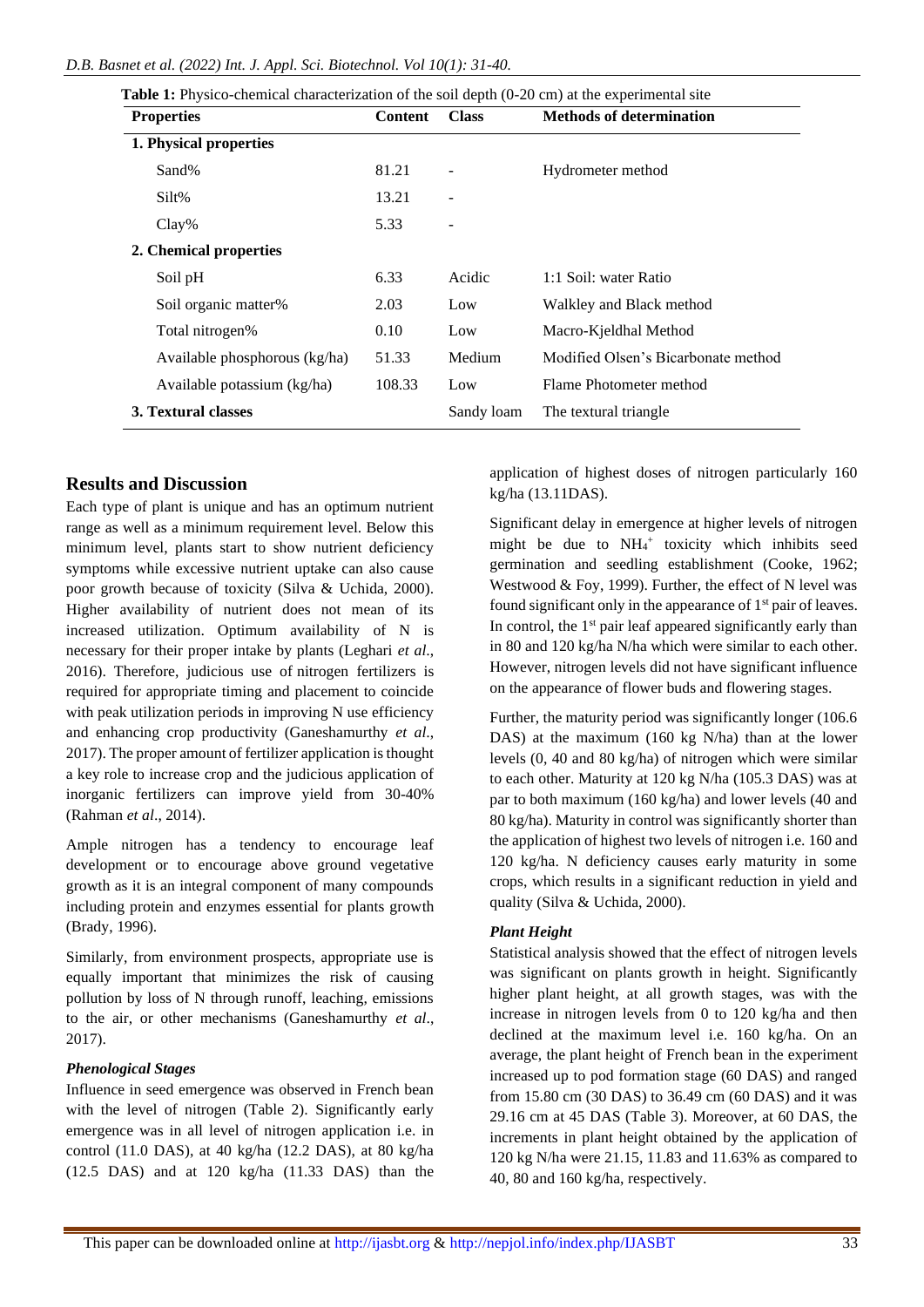| <b>Treatments N levels (kg/ha)</b> | <b>Phenological stages (DAS)</b> |                    |                                        |                |                |                 |  |
|------------------------------------|----------------------------------|--------------------|----------------------------------------|----------------|----------------|-----------------|--|
|                                    | <b>Emergence</b>                 | True leaf<br>(PL1) | Flower budding Flowering Pod formation |                |                | <b>Maturity</b> |  |
| $\theta$                           | 11.00 <sup>c</sup>               | $14.33^{\circ}$    | 36.67                                  | 53.00          | 57.67          | $103.7^{\circ}$ |  |
| 40                                 | 12.22 <sup>b</sup>               | $14.56^{bc}$       | 36.67                                  | 53.00          | 58.11          | $104.6^{bc}$    |  |
| 80                                 | $12.56^b$                        | $15.44^{\rm a}$    | 37.00                                  | 52.89          | 58.11          | $104.6^{bc}$    |  |
| 120                                | $11.33^{\circ}$                  | $15.11^{ab}$       | 36.89                                  | 53.11          | 58.33          | $105.3^{ab}$    |  |
| 160                                | 13.11 <sup>a</sup>               | $14.56^{bc}$       | 36.78                                  | 53.78          | 58.89          | $106.6^{\rm a}$ |  |
| $LSD(P=0.05)$                      | 0.41                             | 0.59               | Ns.                                    | N <sub>s</sub> | N <sub>s</sub> | 1.48            |  |
| $CV\%$                             | 3.50                             | 4.12               | 2.20                                   | 3.83           | 3.71           | 1.45            |  |

DAS = Days after sowing, PL1 = First pair leaf, Treatments means followed by the common letter(s) within a column are non-significantly different based on DMRT at 5% level of significance.

**Table 3:** Plant height of French bean as influenced by nitrogen levels at Rampur, Chitwan

| <b>Treatments-</b>   |                    | Plant height (cm)  |                    |  |  |  |
|----------------------|--------------------|--------------------|--------------------|--|--|--|
| $N$ levels $(kg/ha)$ | Days after sowing  |                    |                    |  |  |  |
|                      | 30                 | 45                 | 60                 |  |  |  |
| $\overline{0}$       | 14.15 <sup>c</sup> | 24.64 <sup>d</sup> | 31.48 <sup>d</sup> |  |  |  |
| 40                   | 15.06 <sup>c</sup> | 27.77c             | 34.47c             |  |  |  |
| 80                   | 16.62 <sup>b</sup> | 30.27 <sup>b</sup> | 37.34 <sup>b</sup> |  |  |  |
| 120                  | 17.89a             | $34.15^a$          | 41.76 <sup>a</sup> |  |  |  |
| 160                  | 15.29 <sup>c</sup> | $29.00^{bc}$       | 37.41 <sup>b</sup> |  |  |  |
| Grand mean           | 15.80              | 29.16              | 36.49              |  |  |  |
| LSD $(P=0.05)$       | 1.24               | 1.62               | 2.03               |  |  |  |
| $CV\%$               | 8.08               | 5.74               | 5.72               |  |  |  |

Treatments means followed by the common letter(s) within a column are non-significantly different based on DMRT at 5% level of significance.

Nitrogen is of special importance in the formation of protein in plants (Reddy & Reddi, 2005; Brady, 1996). Protein provides the frame work for chloroplasts, mitochondria and other structures in which most biochemical reactions occur. Thus, ample nitrogen has tendency to encourage above ground vegetative growth (Brady, 1996). Moreover, it is an integral part of chlorophyll which is the primary absorber of light energy needed for photosynthesis. Thus, an adequate supply of nitrogen is associated with high photo-synthetic activity and consequently with vigorous vegetative growth (Tisdale, 1985). Nitrogen deficiency causes abiotic stress to the crop which results into lower biomass and growth rate (Sanchez *et al*., 2001). The plant height declined significantly at 160 than 120 kg N/ha due to incomplete assimilation of nitrogen. When a nutrient is present in the soil in excess of plant requirement, the nutrient is absorbed in higher amounts which causes imbalance of nutrients or disorder in physiological processes (Reddy & Reddi, 2005). So, it might had affected on the conversion of  $NH<sub>3</sub>$  into glutamic acid in plants resulting in the retardation of crop growth character like plant height at maximum level (160 kg/ha) of nitrogen. Similar effect was recorded in leaf area index (Table 4) and total dry matter production per plant (Table 5) at 90 DAS resulting in lower values of yield attributes (Table 6) and yield (Table 7).

Moreover, according to Moniruzzaman et. al. (2008), amount of nitrogen beyond optimum level brings about nutrient imbalance and suppresses growth of the plant. Growth inhibition has been attributed to various factors such as toxic effects of free ammonia and carbohydrate limitation (Cramer & Lewis, 1993) due to excessive consumption of soluble sugars for  $NH<sub>4</sub><sup>+</sup>$  assimilation (detoxification) (Walch-Liu *et al*., 2000). Ammonium induced inhibition of shoot growth has been reported for *Phaseolus vulgaris* L. (Chaillou *et al*. 1986). It is due to uncoupling of photophosphorylation, lack of carbohydrate and impairment of water status (Walch-Liu *et al*., 2000). Further, it was also related with the narrowing of the relationship between nitrogen and phosphorus (1: 0.38) at 160 than at 120 kg N/ha (1: 0.5) as phosphorus is also involved in protein synthesis (Basnyat, 2004) and translocation of photosynthates (Verma & Saxena, 1995). A decrease in plant height with the increase in nitrogen level from 150 (40.26 cm) to 200 kg/ha (39.61 cm) was also obtained by Rahman et. al. (2007). According to the research findings of Wani et. al. (1998) in 1993 and Verma and Saxena (1995) in 1989/90 and 1990/91, the plant height of French bean increased significantly with the increase in nitrogen level from 0 to 120 kg/ha. Leaf Area Index (LAI)

The leaves of a plant are normally its main organs of photosynthesis, and the total area of leaves per unit area of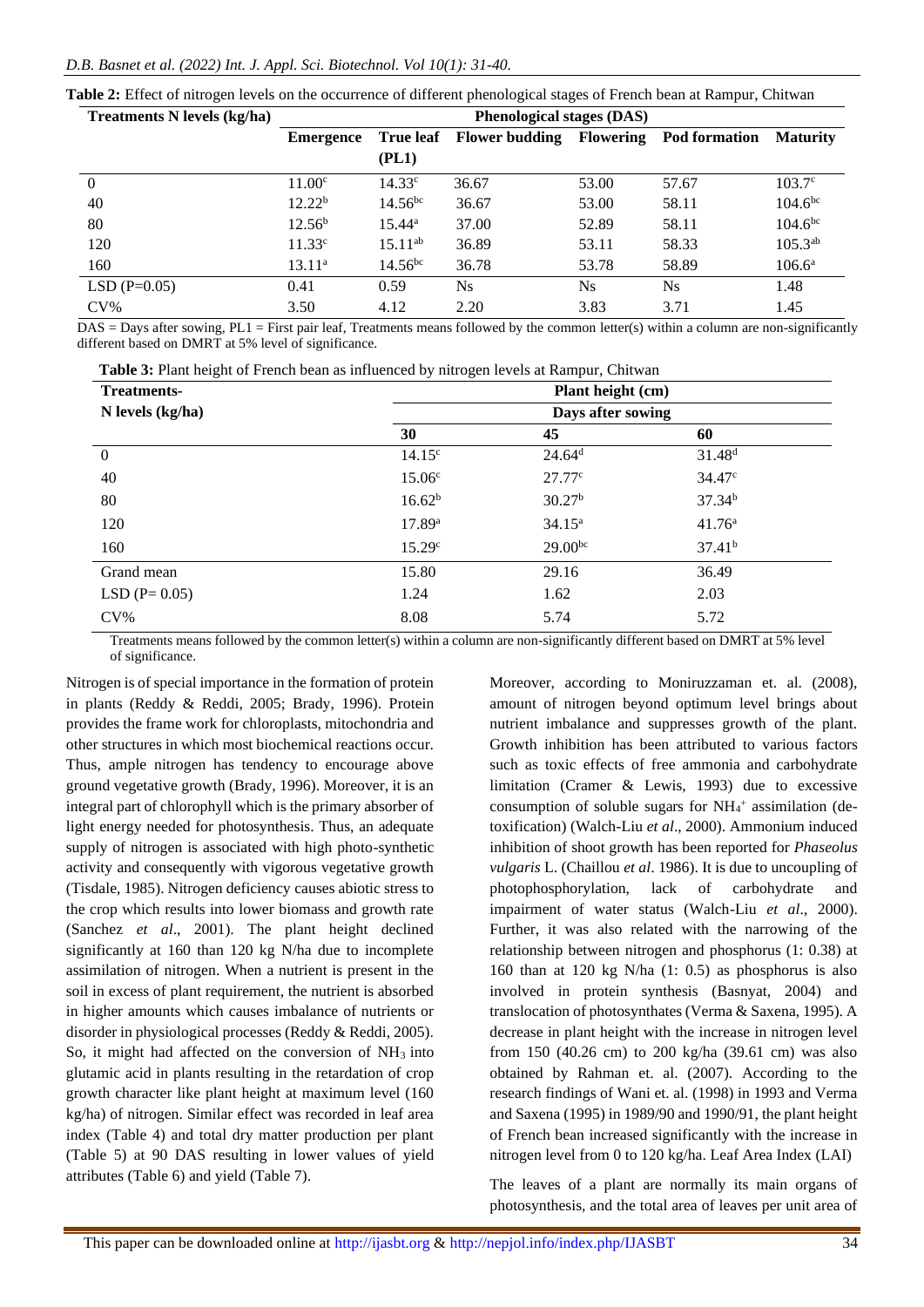land surface, called leaf area index (LAI), as the best measure of the capacity of crop producing dry matter and called it as productive capital (Basnet, 2009; Arnon, 1972). As leaves grow, their ability to photosynthesize increases for a time and then, often even before maturity, begins slowly to decrease (Salisbury & Ross, 2001). For dry matter accumulation, LAI differs with the crop and their leaf orientation. Optimum LAI is between 3 to 4 for crops with

horizontally oriented leaves and 6 to 9 for crops with upright leaves (Reddy & Reddi, 2005).

The effect of nitrogen levels on LAI was significant at all stages where LAI of 120 kg/ha was recorded significantly higher than 0, 40 and 80 kg N/ha. On average, the LAI was increasing up to 75 DAS and then declined at 90 DAS and ranged from 0.44 (30 DAS) to 1.85 (75 DAS) (Table 4).

|  |  | Table 4: Effect of nitrogen levels on leaf area index (LAI) of French bean at Rampur, Chitwan |
|--|--|-----------------------------------------------------------------------------------------------|
|  |  |                                                                                               |

| <b>Treatments-</b> | Leaf Area Index (LAI) |                   |                   |                   |                   |  |  |  |
|--------------------|-----------------------|-------------------|-------------------|-------------------|-------------------|--|--|--|
| $N$ levels (kg/ha) |                       |                   | Days after sowing |                   |                   |  |  |  |
|                    | 30                    | 45                | 60                | 75                | 90                |  |  |  |
| $\overline{0}$     | 0.30 <sup>d</sup>     | 0.79 <sup>d</sup> | 1.28 <sup>d</sup> | 1.45 <sup>c</sup> | 0.79 <sup>d</sup> |  |  |  |
| 40                 | 0.40 <sup>c</sup>     | 1.03 <sup>c</sup> | 1.60 <sup>c</sup> | 1.69 <sup>b</sup> | 1.10 <sup>c</sup> |  |  |  |
| 80                 | $0.46^{\rm b}$        | $1.18^{b}$        | $1.70^{bc}$       | 1.94 <sup>a</sup> | $1.24^{bc}$       |  |  |  |
| 120                | 0.61 <sup>a</sup>     | 1.48 <sup>a</sup> | 1.96 <sup>a</sup> | 2.08 <sup>a</sup> | 1.63 <sup>a</sup> |  |  |  |
| 160                | $0.45^{\rm b}$        | 1.32 <sup>b</sup> | $1.88^{ab}$       | 2.08 <sup>a</sup> | $1.44^{ab}$       |  |  |  |
| Grand mean         | 0.44                  | 1.16              | 1.68              | 1.85              | 1.24              |  |  |  |
| $LSD(P=0.05)$      | 0.04                  | 0.14              | 0.19              | 0.22              | 0.20              |  |  |  |
| $CV\%$             | 10.18                 | 12.57             | 12.18             | 12.53             | 17.29             |  |  |  |

Treatments means followed by the common letter(s) within a column are non-significantly different based on DMRT at 5% level of significance.

| Table 5: Dry matter production of French bean as influenced by nitrogen levels at Rampur, Chitwan |  |  |  |
|---------------------------------------------------------------------------------------------------|--|--|--|
|---------------------------------------------------------------------------------------------------|--|--|--|

| <b>Treatments-</b>   | Total dry matter (g/plant) |                   |                    |                    |                    |  |  |
|----------------------|----------------------------|-------------------|--------------------|--------------------|--------------------|--|--|
| $N$ levels $(kg/ha)$ | <b>30 DAS</b>              | <b>45 DAS</b>     | <b>60 DAS</b>      | <b>75 DAS</b>      | <b>90 DAS</b>      |  |  |
| $\overline{0}$       | 1.37c                      | 4.22 <sup>c</sup> | 7.88 <sup>c</sup>  | $12.51^{\circ}$    | 12.14 <sup>d</sup> |  |  |
| 40                   | 1.77 <sup>b</sup>          | 5.62 <sup>b</sup> | $9.12^{bc}$        | 14.81 <sup>b</sup> | 15.93c             |  |  |
| 80                   | 2.08 <sup>b</sup>          | $6.26^{b}$        | $9.89^{b}$         | $15.93^{b}$        | 18.47 <sup>b</sup> |  |  |
| 120                  | 2.52 <sup>a</sup>          | 7.77 <sup>a</sup> | $12.66^a$          | $18.16^a$          | $22.53^a$          |  |  |
| 160                  | 2.03 <sup>b</sup>          | 7.14 <sup>a</sup> | 10.36 <sup>b</sup> | $17.56^{\rm a}$    | 19.29 <sup>b</sup> |  |  |
| Grand mean           | 1.96                       | 6.20              | 9.98               | 15.79              | 17.67              |  |  |
| LSD $(P= 0.05)$      | 0.32                       | 0.78              | 1.29               | 1.56               | 1.96               |  |  |
| $CV\%$               | 16.93                      | 12.92             | 13.35              | 10.20              | 11.45              |  |  |

Treatments means followed by the common letter(s) within a column are non-significantly different based on DMRT at 5% level of significance.

|  |  |  |  |  |  | Table 6: Yield attributing characters of French bean as influenced by nitrogen levels at Rampur, Chitwan |  |
|--|--|--|--|--|--|----------------------------------------------------------------------------------------------------------|--|
|--|--|--|--|--|--|----------------------------------------------------------------------------------------------------------|--|

| <b>Treatments-N</b> |                   |                   |                    |                    | <b>Yield attributing characters</b> |                     |                    |
|---------------------|-------------------|-------------------|--------------------|--------------------|-------------------------------------|---------------------|--------------------|
| levels (kg/ha)      | <b>Branches</b>   | Pods              | Pod                | <b>Grains</b>      | Grain                               | <b>Thousand</b>     | <b>Shelling</b>    |
|                     | per plant         | per               | length             | per pod            | weight                              | grain weight        | percentage         |
|                     |                   | plant             | (cm)               |                    | per pod                             | (g)                 |                    |
|                     |                   |                   |                    |                    | (g)                                 |                     |                    |
| $\Omega$            | 3.98 <sup>c</sup> | 7.09 <sup>c</sup> | 8.44 <sup>d</sup>  | 2.40 <sup>c</sup>  | 1.03 <sup>c</sup>                   | $423.00^e$          | 74.17 <sup>b</sup> |
| 40                  | 4.46 <sup>b</sup> | 8.47 <sup>b</sup> | 8.70 <sup>cd</sup> | 2.48 <sup>bc</sup> | 1.12 <sup>c</sup>                   | 445.20 <sup>d</sup> | 76.74a             |
| 80                  | 4.68 <sup>b</sup> | 9.27 <sup>b</sup> | 9.00 <sup>b</sup>  | 2.69 <sup>b</sup>  | 1.30 <sup>b</sup>                   | 473.80 <sup>b</sup> | $77.40^a$          |
| 120                 | 5.99 <sup>a</sup> | $16.13^a$         | 9.92 <sup>a</sup>  | 3.56 <sup>a</sup>  | 1.81 <sup>a</sup>                   | $508.60^{\circ}$    | $78.33^{a}$        |
| 160                 | $4.64^{b}$        | 8.92 <sup>b</sup> | 8.95 <sup>bc</sup> | $2.63b^c$          | $1.25^{b}$                          | $463.80^{\circ}$    | 77.12 <sup>a</sup> |
| Grand mean          | 4.75              | 9.97              | 9.00               | 2.75               | 1.30                                | 462.89              | 76.75              |
| $LSD (P = 0.05)$    | 0.42              | 1.25              | 0.26               | 0.25               | 0.12                                | 9.86                | 2.31               |
| $CV\%$              | 9.11              | 12.91             | 3.06               | 9.44               | 9.59                                | 2.19                | 3.09               |

Treatments means followed by the common letter(s) within a column are non-significantly different based on DMRT at 5% level of significance. In all treatments, uniform plant population (148.15 thousand/ha) was maintained.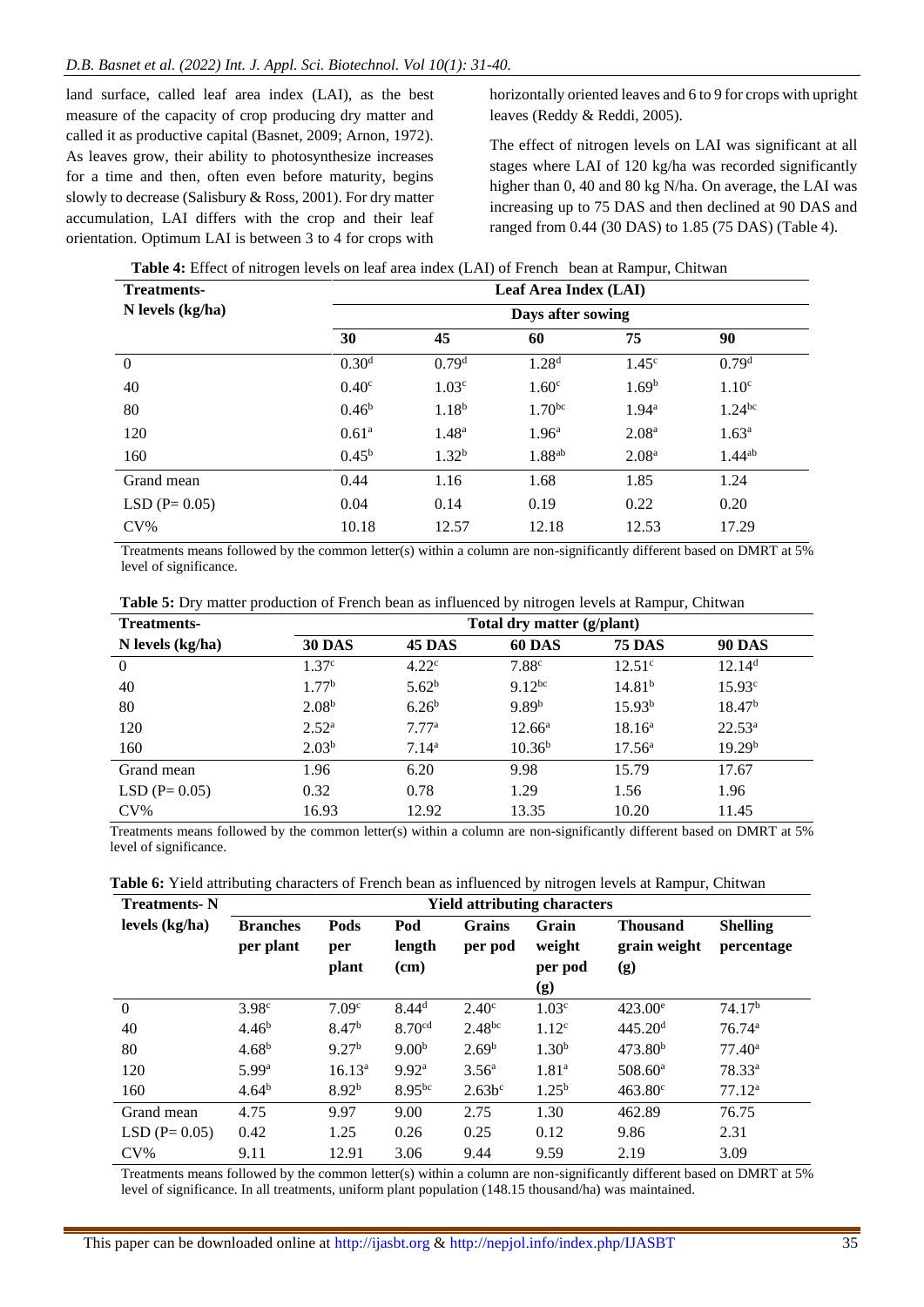However, LAI at 120 kg/ha was at par with the maximum level (160 kg/ha) only in the later part of the vegetation i.e. from 60 to 90 DAS. Higher LAI recorded at 120 kg N/ha assisted to accumulate significantly higher total dry matter (Table 5) and consequently yield attributing character (Table 6) and grain yield (Table 7) of French bean. The correlation between leaf area index and yield was positive  $(r = 0.730^{**})$ .

Moreover, vigorous vegetative growth with an adequate supply of nitrogen is associated with high photosynthetic activity as it is an integral part of chlorophyll which is the primary absorber of light energy needed for photosynthesis. It is because of this reason the number of leaves per plant also increased significantly at higher levels (120 and 160 kg/ha) of nitrogen at most of the growth stages. Similarly, plant absorbs nitrogen from the soil in the form of NH<sub>4</sub><sup>+</sup> and  $NO<sub>3</sub>$  which are used to build protein and an abundant protein tends to increase the size of the leaves (Arnon, 1972). So, with the increase in number of leaves per plant and size of the leaves the LAI per plant was significantly greater at higher levels of nitrogen, particularly at 120 kg/ha, at most of the growth stages.

Similar trend was also found by Nandan and Prasad (1998) where the leaf area index (LAI) increased with increase in nitrogen level and was significantly higher at 120 than 40 and 80 kg N/ha at 90 DAS in 1992/93. The increase in LAI was due to favourable synthesis of growth favouring constituents in plant system due to better supply of nitrogen which led to enlargement in leaf area. Low nitrogen availability might cause a decrease in protein which consequently decreases the cell size and cell division (Basnet, 2012). Verma and Saxena (1995) also mentioned that the leaf area per plant of french bean increased significantly with the increase in nitrogen level from control to 120 kg/ha in the experiment of 1989/90 and 1990/91.

## *Dry Matter Production*

The first prerequisite for high yield is a high production of total dry matter per unit area. The amount of dry matter production depends on the effectiveness of photosynthesis of the crop and furthermore, on plants which vital activities are functioning efficiently (Arnon, 1972). The total yield of dry matter is the total amount of dry matter produced, less the photosynthates used for respiration. Finally, the manner in which the net dry matter produced is distributed among the different parts of the plant will determine the magnitude of the economic yield (Arnon, 1972).

Statistical analysis of dry matter partitioning showed that it was affected significantly by nitrogen levels. On an average, the total dry matter produced (g/plant) by French bean plants was increasing from 30 to 90 DAS and at most of the growth stages, it increased with the increase in nitrogen level up to 120 kg/ha and then declined at 160 kg/ha. The total dry matter accumulation (22.53 g/plant)

recorded with 120 kg N/ha at 90 DAS was significantly higher than control (12.14 g/plant), 40 (15.93 g/plant), 80 (18.47 g/plant) and 160 (19.29 g/plant).

The total dry matter production partitioning was found higher in leaves at the early vegetative stage (30 DAS) thereafter, gradually to stem growth and pod formation at 60 DAS and then formation of reproductive parts due to utilization of the assimilates accordingly. In contrast to vegetative parts, the partitioning of pods in total dry matter accumulation increased and was higher at the grain development stage (90 DAS). This is due to the fact that in young plants most of the assimilates are used for the production of stem and leaves (Basnet, 2012). As the plants enter reproductive stage, assimilates are partitioned to stem, leaf and inflorescence. Once the grains are set, most of the assimilates move to the grain (Reddy & Reddi, 2005). Moreover, the amount of economic yield depends on the manner in which the net dry matter produced is distributed among the different parts of the plant (Arnon, 1972). Thus, an increase in leaf number as well as LAI per plant (Table 4) with the increase in nitrogen level accelerated carbohydrate synthesis which in turn influenced on the accumulation of the total dry matter per plant significantly at 120 kg/ha than other doses of nitrogen at 90 DAS (Table 5). Similar trend was reflected in grain yield (Table 7).

Moreover, at the maximum level (160 kg/ha) of nitrogen, the total dry matter accumulated in plants decreased significantly at 30, 60 and 90 DAS as compared to 120 kg N/ha. Lower dry matter accumulation at 160 kg N/ha (excess nitrogen) might be due to ammonium (NH4<sup>+</sup> ) toxicity which indeed enhance photorespiratory rates (Zhu *et al*., 2000), suppress growth at high light and damage to the photosynthetic centers (Britto *et al*., 2002). Similar result was obtained by Singh and Singh (1999). According to them, the dry matter of French bean increased significantly with the increase in nitrogen levels from 0 to 120 kg/ha where the relation between NPK was 1: 0.7: 0.3 in 1994/95 and 1995/96, respectively. Verma and Saxena (1995) also found significantly higher dry weight per plant of French bean at 120 kg N/ha than control and 60 kg N/ha in the experiment of 1990/91.

The nitrogen fertilization increases the rate of photosynthate accumulation which finally results in increased dry matter production in plant (Nandan & Prasad, 1998). Moreover, increase in photosynthetically active area and its efficiency to utilize solar radiation might have been the possible causes for higher dry matter accumulation with increased nitrogen availability (Rana *et al*., 1998).

## *Yield Attributing Characters*

The statistical analysis in this experiment showed most of the yield attributes of French bean varied significantly due to nitrogen levels. All yield attributing characters were significantly superior at 120 kg N/ha than other (0, 40, 80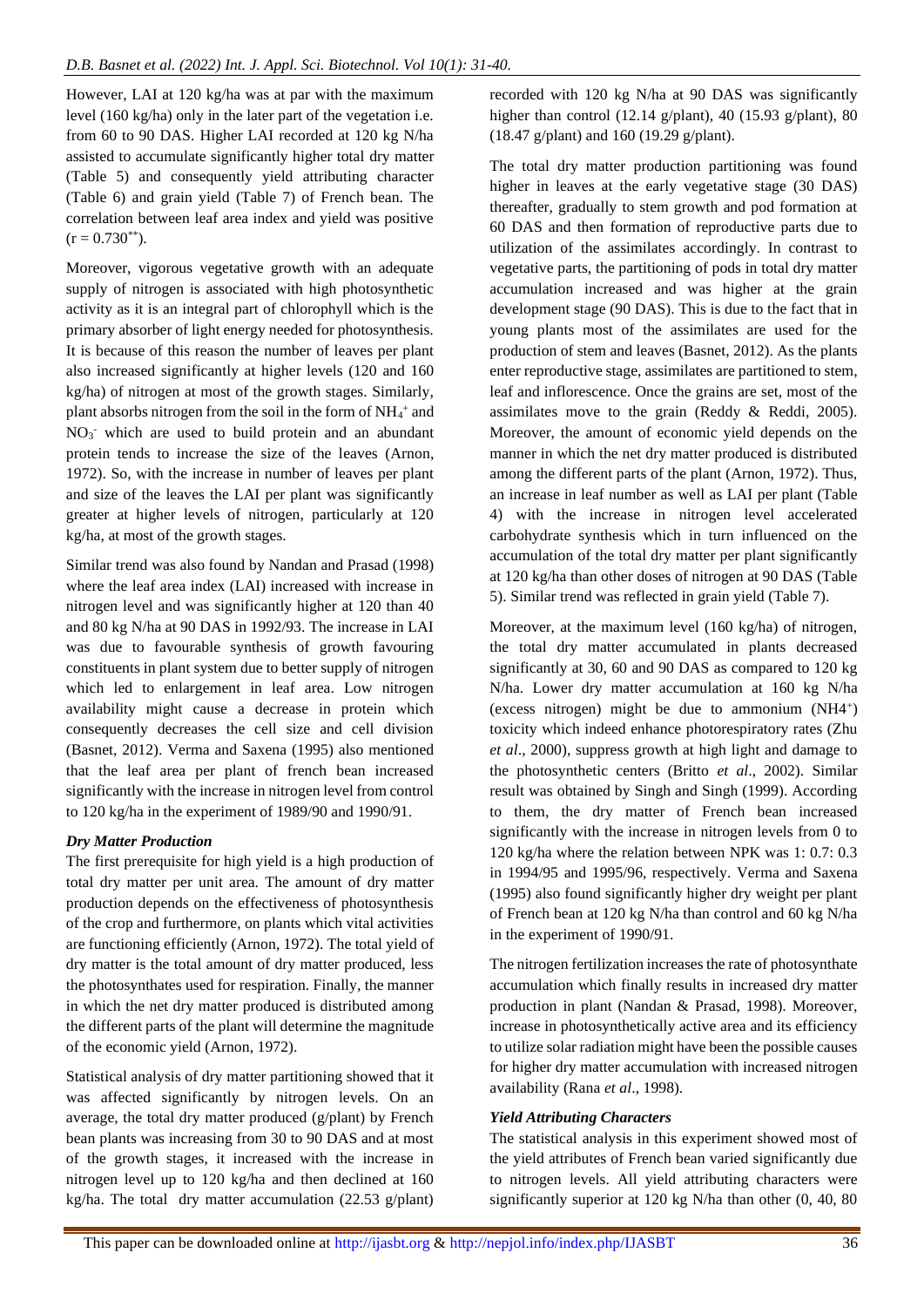and 160 kg/ha) levels of nitrogen (Table 6). Only the shelling percentage at 120 kg N/ha was at par with all the doses of nitrogen except control. Similar trend was observed in grain yield of French bean (Table 7).

The branches per plant was significantly higher at 120 (5.99) than 40 (4.46), 80 (4.68) and 160 (4.64) kg N/ha and all the application with control. In legume crop the number of branches per plant play an important role to produce the more number of pods per plant for better yield (Basnet, 2009). Wani et. al. (1998) in 1993 and Singh et. al. (1996) in 1992/93 reported similar finding that the branches per plant of French bean increased significantly with the increase in nitrogen level up to 120 kg N/ha.

As in branches per plant, significantly higher pods per plant was found at 120 kg N/ha (16.13) and all the remaining treatments with nitrogen (40, 80 and 160 kg/ha recorded 8.47, 9.27 and 8.92 pods per plant respectively) were significantly superior to control (0.79) (Table 6). Verma and Saxena (1995) also reported that pods per plant of French bean increased significantly with the increase in nitrogen level from 0 to 120 kg/ha. Similar findings of the pods per plant of French bean was significantly higher at the nitrogen level of 120 kg/ha as compared to 80, 40 and 0 kg/ha in 1993 (Wani *et al*., 1998). Further, Rahman et. al. (2007) reported that the pods per plant was significantly higher at 150 kg N/ha as compared to 0, 100, 150 and 200 kg N/ha doses at Joydebpur, but at Jamalpur the pods per plant increased significantly with the increase in nitrogen level up to 150 kg N/ha and then decreased.

The average pod length of French bean was 9.0 cm (Table 6) where the maximum (9.92 cm) pod length was at 120 kg N/ha (significantly higher than all the remaining levels) and minimum (8.44 cm) in control. Optimum level of nitrogen (120 kg/ha) increases the rate of photosynthesis by chlorophyll formation and thus more assimilates were made and pod length increased (Moniruzzaman *et al*., 2008). Similarly, Rahman et. al. (2007) reported that the pod length increased significantly when the dose of nitrogen was increased from 100 to 150 kg/ha at Joydebpur.

The grains per pod was found to increase with the level of nitrogen from 0 to 120 kg/ha and then declined at 160 kg/ha (Table 6). The maximum number of grains per pod (3.56) was obtained with 120 kg N/ha and minimum (2.40) in control. This is in conformity with the results obtained by Singh and Verma (2002) that grains per pod increased significantly with increasing level of nitrogen up to 120 kg/ha. These findings are in agreement with Saxena and Verma (1995) that the increase in the nitrogen level from 0 to 120 kg/ha increased grains per pod significantly in French bean in 1989/90 and 1990/91.

Similarly, the grain weight per pod and thousand grain weight were increased significantly with the increase in the level of nitrogen from 40 to 120 kg/ha and then declined at

160 kg/ha (Table 6). The shelling percentage increased with the level of nitrogen up to 120 kg and then declined at 160 kg N/ha.

Application of nitrogen assists to improve yield components through increased crop growth (Verma & Saxena, 1995), but the optimum level of nitrogen application depends on the type of soil and the crop (Singh *et al*., 1998). Of this experiment for French bean in the sandy loam soil, all yield attributes were significantly higher at the level of 120 kg N/ha. Further, a significant decrease in the values of yield attributes with the increase in nitrogen level from 120 to 160 kg/ha was associated with significant decrease in pods as well as total dry matter production per plant at the grain formation stage (90 DAS). Moreover, it might be due to insufficient supply of phosphorus as the relationship between nitrogen and phosphorus was narrower at 160 kg N/ha (1:0.3) than at 120 kg/ha (1:0.5) because phosphorus is essential for pod and grain formation (Das, 1998). This was also obvious from the data of thousand grain weight which was significantly higher at 80 kg N/ha with the ratio of 1:0.7 between nitrogen and phosphorus than at 160 kg N/ha (1:0.3). Moreover, it is well known that the role of phosphorus is to supply energy through ATP for the translocation of assimilates from source to sink (Rana *et al*., 1998). The higher value of almost all the yield attributing characters produced by the application of 120 kg N/ha also assisted to give significantly higher grain yield than other levels of nitrogen (Basnet, 2012).

## *Grain Yield*

The statistical analysis showed that the nitrogen levels with its different treatments significantly influenced on grain yield of French bean (Table 7). The grain yield of French bean was increasing significantly with the increase in the level of nitrogen from 0 to 120 kg/ha (significantly higher than all levels) and then declined at the highest dose (160 kg/ha). Similarly, the yields achieved in all levels (40 to 160 kg/ha) of nitrogen were significantly superior to control. The productivity of French bean was recorded 1.39, 1.84, 2.04, 2.57 and 2.01 t/ha with different level of nitrogen (control, 40, 80, 120 and 160 kg N/ha) application.

The increments in yield with 120 kg/ha dose of nitrogen were 84.90, 39.67, 25.98 and 27.86% as compared to control, 40, 80 and 160 kg N/ha, respectively. At the maximum level (160 kg/ha) of nitrogen, the grain yield (2.01 t/ha) declined significantly as compared to 120 kg/ha (2.57 t/ha) but was significantly superior to minimum (40 kg/ha) level of nitrogen and control. Too little application of nitrogen directly reduces crop yield while excess of N also causes negative effects on plant (Leghari *et al*., 2016).

Application of nitrogen increases size of the cells, meristematic activities and formation and function of protoplasm, which consequently increase the crop growth (Black, 1967). The increased crop growth improves the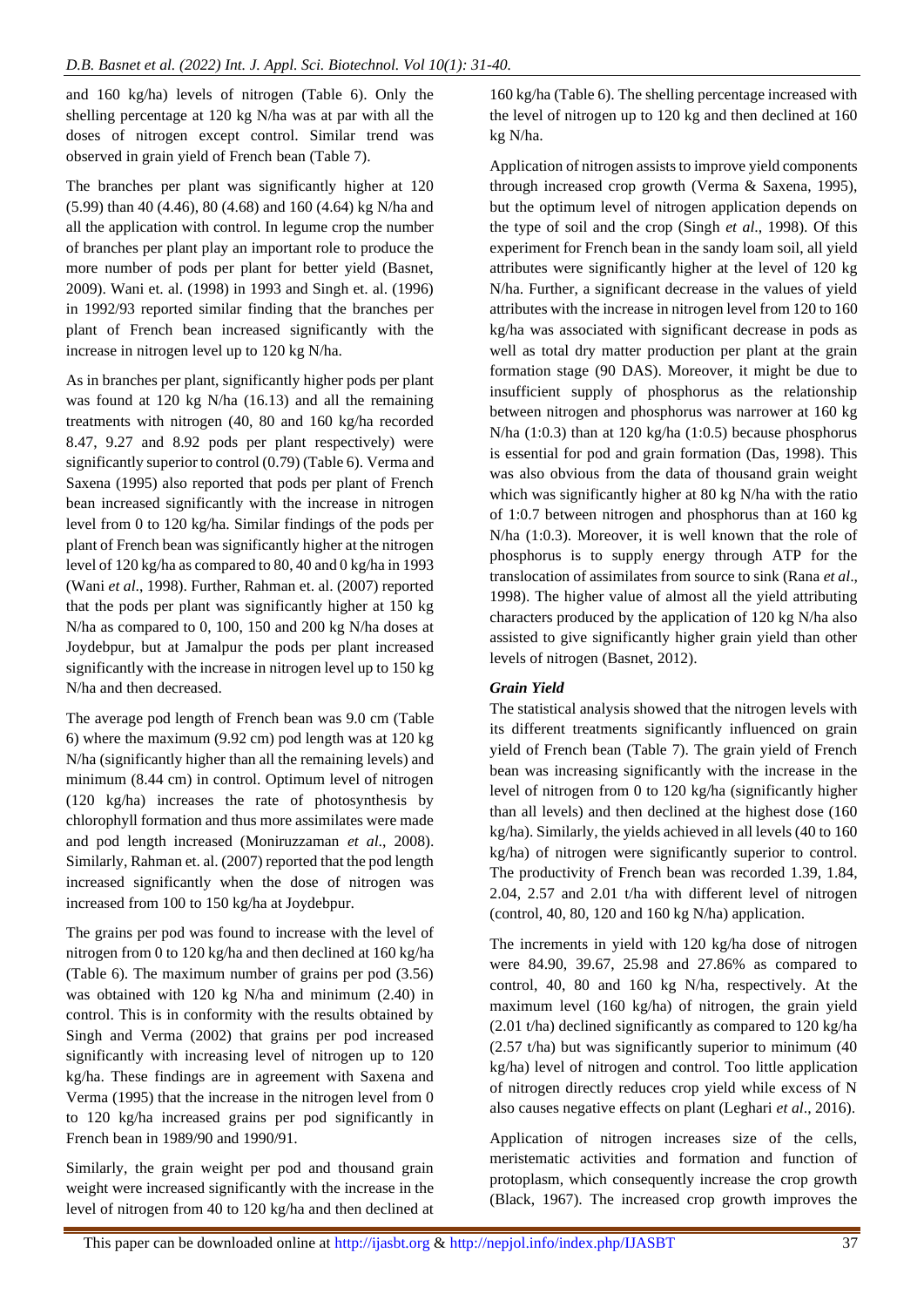yield components and finally the grain yield (Verma & Saxena, 1995).

**Table 7:** Effect of nitrogen levels on grain yield of French bean at Rampur, Chitwan

| Treatments- N levels (kg/ha) | Grain             | yield |
|------------------------------|-------------------|-------|
|                              | (t/ha)            |       |
| 0                            | 1.39 <sup>d</sup> |       |
| 40                           | 1.84 <sup>c</sup> |       |
| 80                           | $2.04^{b}$        |       |
| 120                          | 2.57 <sup>a</sup> |       |
| 160                          | 2.01 <sup>b</sup> |       |
| Grand mean                   | 1.97              |       |
| $LSD (P = 0.05)$             | 0.15              |       |
| $CV\%$                       | 8.01              |       |

Treatments means followed by the common letter(s) within a column are non-significantly different based on DMRT at 5% level of significance. In all treatments, uniform plant population (148.15 thousand/ha) was maintained.



**Fig. 1.** Relationship of nitrogen levels (kg/ha) and grain yields (t/ha) of French bean

Thus, a significant increase in LAI and total dry matter production per plant assisted to improve significantly all yield attributing characters at 120 kg N/ha which was positively reflected on grain yield. Grain yield also increased with the increasing nitrogenous fertilizer doses (Hara *et al*., 1985). Singh and Verma (2002) also reported that owing to better vegetative growth and yield attributing characters like thousand grain weight, higher grain yield was achieved at 120 kg N/ha. Nitrogen application favours cell division and cell elongation which in turn leads to better plant growth and assimilation of more photosynthates and ultimately the higher yield (Shanker *et al*., 1998).

Moreover, Wani *et al*. (1998) found that the grain yield increased significantly with the increase in nitrogen level from 0 to 120 kg/ha. Further, on average of two years result, significantly higher yield (1.41 t/ha) was found at 120 kg/ha by Nandan and Prasad (1998) compared with 80 (1.25 t/ha) and 40 (0.92 t/ha) kg N/ha. Similarly, Singh et. al. (1998) reported that grain yield increased significantly up to 90 kg N/ha then declined. Grain yields obtained at 60, 90 and 120 kg N/ha were 895, 1180 and 988 kg/ha. French bean is a leguminous crop; it unlike other leguminous crop does not nodulate with native rhizobia (Ali & Shankar, 1991) and

hence high response to nitrogen. The contribution of nitrogen in grain yield formation was 53.3% while other parameters was 46.7% (Fig. 1).

The reasons for obtaining significantly lower grain yield at 160 kg N/ha as compared to 120 kg/ha was related to significantly lower dry matter production per plant at higher level (160 kg/ha) than the optimum (120 kg/ha) level of nitrogen at 90 DAS (Table 5) (Basnet, 2012). It was particularly due to significantly lower pod dry matter accumulation at 160 kg N/ha than 120 kg/ha. Moreover, it was due to significantly lower yield attributing characters formed at 160 than 120 kg N/ha. It is because of the fact that at higher level (160 kg N/ha), the relationship between nitrogen and phosphorus becomes narrow (1: 0.3) which is needed for fruit setting and grain formation (Das, 1998). Yield depressions from ammonium toxicity among sensitive species, e.g. French bean, can range from 15-60% (Chaillou *et al*., 1986; Britto *et al*., 2002).

# **Conclusion**

French bean, unlike other leguminous crops, does not nodulate with native rhizobia i.e. nitrogen-fixing bacteria (*Rhizobium phaseoli*) and because of this reason it requires nitrogen fertilizer as non-leguminous crops. In Nepal, average yield of French bean in farmers field is comparatively low than its yield potential due to a great variation in the dose of nitrogenous fertilizers. Appropriate quantity and its application methods of nitrogen is essential for efficient and quality crops production. Nutrient deficiency hampers in the crop growth and development while excessive nutrient uptake can also cause poor growth because of toxicity. In addition, applying the excess dose of nitrogen is not only toxic to the crop but also harmful to the soil health and increases environmental pollution. Half dose of total nitrogen with full dose of potash and phosphorus fertilizers were incorporated at sowing time and the remaining half dose of nitrogen fertilizer was top dressed into two splits at flower budding and pod formation stage. So, 120 kg N/ha can be considered as an optimum level of nitrogen for higher productivity of French bean in the humid sub-tropical condition of inner Terai.

# **Authors' Contributions**

D.B. Basnet conducted research and wrote paper. K.B. Basnet and P. Acharya reviewed and provided the suggestions to finalize the paper.

# **Conflict of Interest**

The authors declare that there is no conflict of interest regarding publication of this manuscript.

# **References**

Acharya P, Basnet DB & Sanjel PK (2019) Pulses Value Chain Development Activities for Achieving Food and Nutrition Security and Contributing to SDGs: Present Status, Challenges and Way Forward in Nepal. In: *Pulses Value Chain Development for Achieving Food and Nutrition*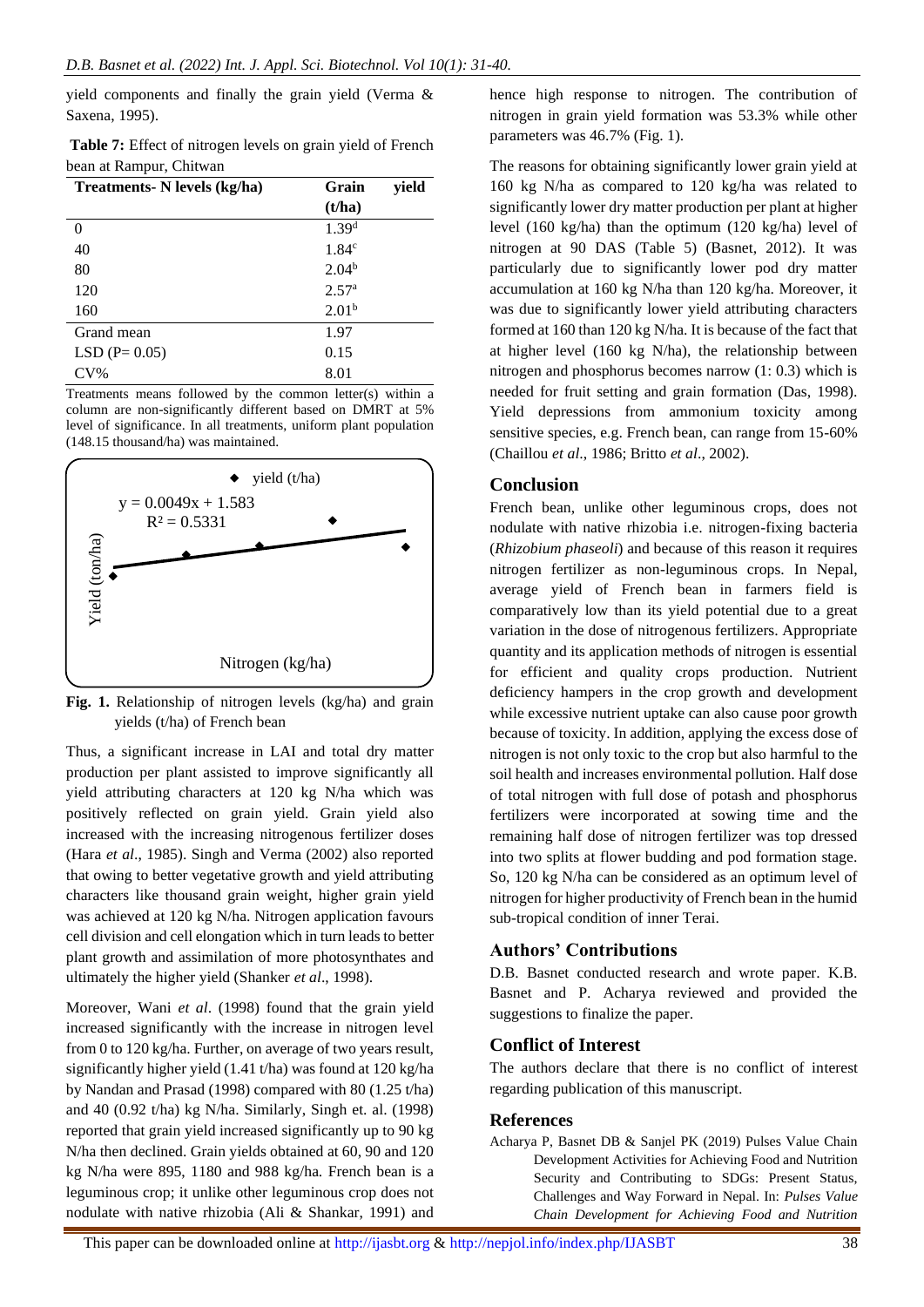*Security in South Asia, Current Status and Future Prospects, SAARC Agriculture Centre and ICRISAT*, pp. 94- 114.

- Ali M & Shankar L (1991) Rajmash potentialities, limitations and technology of production. *Directorate of pulses research*, Kanpur, Uttar Pradesh, Technical bulletin number 3.
- Arnon I (1972) Crop production in dry region. Leonard Hill, London, Vol. 1, p. 650.
- Aryal K, Poudel S, Chaudhary P, Chaudhary RP, Ghimire KH, Shrestha DS, & Joshi BK (2020) Agro-morphological Diversity of High-Altitude Bean Landraces in the Kailash Sacred Landscape of Nepal. *Journal of Nepal Agricultural Research Council*, Vol. 6, Pp. 1-13. DOI: [10.3126/jnarc.v6i0.28109](https://doi.org/10.3126/jnarc.v6i0.28109)
- Basnet DB (2009) Performance of French bean (*Phaseolus vulgaris* L.) as influenced by sowing dates and nitrogen levels in inner Terai, Chitwan. Thesis, M. Sc. Ag. [Unpublished manuscript], Tribhuvan University, Nepal.
- Basnet DB (2012) French Bean Performance with Dates and N2 Management in Chitwan, Nepal: A coping strategy for climate change with different sowing dates and nutrients management system. LAP LAMBERT Academic Publishing.
- Basnyat RC (2004) Text book of biochemistry (ed.). Sewa Printing Press, Teku, Kathmandu, p. 249.
- Black CA (1967) Soil plant relationship (2nd ed.). John Willey and Sons, New York, USA, p. 792.
- Brady NC (1996) The nature and properties of soils (10th ed.). Prentice- Hall of India Pvt. Ltd., New Delhi, India, p. 599.
- Britto, DT & Kronzucker HJ (2002) NH4+ toxicity in higher plants: A critical review. *Journal of Agriculture and Rural Development* **159**(6): 567-584 DOI: [10.1078/0176-1617-](https://doi.org/10.1078/0176-1617-0774) [0774](https://doi.org/10.1078/0176-1617-0774)
- Chaillou S, Morot-Gaudry JF, Salsac L, Lesaint C, & Jolivet E (1986) Compared effects of NO3- or NH4+ on growth and metabolism of French bean. *Physiology of Vegetables*, 24, 679-687.
- Cooke I J (1962) Toxic effects of urea on plants. Nature, 194, 1262-1263. DOI[: 10.1038/1941262a0](https://doi.org/10.1038/1941262a0)
- Cramer MD & Lewis OAM (1993) The influence of nitrate and ammonium nutrition on the growth of wheat (Triticum aestivum) and maize (Zea mays) plants. *Annals of Botany*, 72, 359-365. DOI[: 10.1006/anbo.1993.1119](https://doi.org/10.1006/anbo.1993.1119)
- DADO (2007) Annual report. District Agricultural Development Office, Chitwan, Nepal, p. 49.
- Das PC (1998) Manures and fertilizers. Kalyani Publishers, Calcutta, India, p. 130.
- Dhakal M, Shrestha SL, Gautam IP & Pandey S (2020). Evaluation of French Bean (*Phaseolus vulgaris* L.) Varieties for Summer Season Production in the Mid–Hills of Central Region of Nepal. *Horticulture Research Division, Khumaltar, Lalitpur, Nepal.* DOI: [10.3126/nh.v14i1.30610](https://doi.org/10.3126/nh.v14i1.30610)
- FAO (1984) Fertilizer and plant nutrition guide. *FAO Fertilizer and Plant Nutrition Bulletin*, No. 9, p. 66.
- Ganeshamurth[y AN, Rupa](https://www.sciencedirect.com/science/article/pii/B9780128118368000094#!) TR, [Kalaivanan](https://www.sciencedirect.com/science/article/pii/B9780128118368000094#!) D & [Radha](https://www.sciencedirect.com/science/article/pii/B9780128118368000094#!) TK (2017) Nitrogen Management Paradigm in Horticulture Systems in India. *The Indian Nitrogen Assessment, ScienceDirect,* Pp. 133-147. DOI[: 10.1016/B978-0-12-811836-8.00009-4](https://doi.org/10.1016/B978-0-12-811836-8.00009-4)
- Hara C, Popescu B, Burlacu G, Pere M, Idriceanu A, Sanciu A, Bologa M & Timirgaziu E (1985) Some aspects of nitrogen and phosphorus nutrition of French bean (Phaseolus vulgaris L.). *Analele Institutului de Cercetari pentru Cercale si Plante Tehnice Fundulea*, 52, 163-181.
- Hardman LL, Oplinger ES, Schulte EE, Doll JD & Worf GL (1990) Dry bean production handbook (A-602) Revised. Cooperation Extension Service, North Dacota, State University, USA, p. 256.
- Jackson MC (1973) Soil chemical analysis. Prentice Hall Inc. Engle Wood, CL, USA, p. 39.
- Jackson ML (1967) Soil chemical analysis. New Delhi, India, Prentices Hall of India Pvt. Ltd., p. 26.
- Jaishy SN (2000) Current fertility status of Nepal and IPNS. Component of Integrated Plant Nutrient Management for Nepal. *Proceedings of a Workshop, Department of Agriculture, Harihar Bhawan, Lalitpur, 23-29 February 2000,* pp. 32-37.
- Leghari SJ, Wahocho NA, Laghari GM, HafeezLaghari A, MustafaBhabhan G, HussainTalpur K, Bhutto TA, Wahocho SA & Lashari AA (2016) Role of Nitrogen for Plant Growth and Development: A Review. *Advances in Environment Biology*, pp. 209-218.
- MoALD (2017) Statistical information on Nepalese agriculture. *Ministry of Agriculture and Livestock Development*, *Singhdurbar, Kathmandu*.
- Moniruzzaman M, Islam MR & Hasan J (2008) Effect of N, P, K, S, Zn and B on yield attributes and yield of French bean in south eastern hilly region of Bangladesh. *Journal of Agriculture and Rural Development,* web site: http:// www.banglajol. Info/index.php/jard.
- Nandan R & Prasad UK (1998) Effect of irrigation on growth and grain yield of French bean (*Phaseolus vulgaris*). *Indian Journal of Agronomy,* 43(3), 550-554.
- Olsen SR, Cole CV & Dean LA (1954) Estimation of available phosphorus in soil by extraction with sodium carbonate. *U. S. D. Cir. No. 939. Washington,* p. 33.
- Pradhan SB (2005) Soil and plant analysis manual. The Agroenterprises and Technology Systems Project, Chemonics/ USAID/ HMG, Nepal, p. 35.
- Rahman IU, Afzal A, Iqbal Z & Qadir G (2014) Growth and Yield of Phaseolus vulgaris as influenced by Different Nutrients Treatment in Mansehra. Unraveling Essential Determinants of Bacterial Multidrug Resistance through Natural products from Land and Sea Project. *International Journal of Agronomy and Agricultural Research (IJAAR),*
- Rahman MA, Hoque AKMS, Rahman MN, Talukdar MB & Islam MD (2007) Effect of nitrogen and phosphorus on the